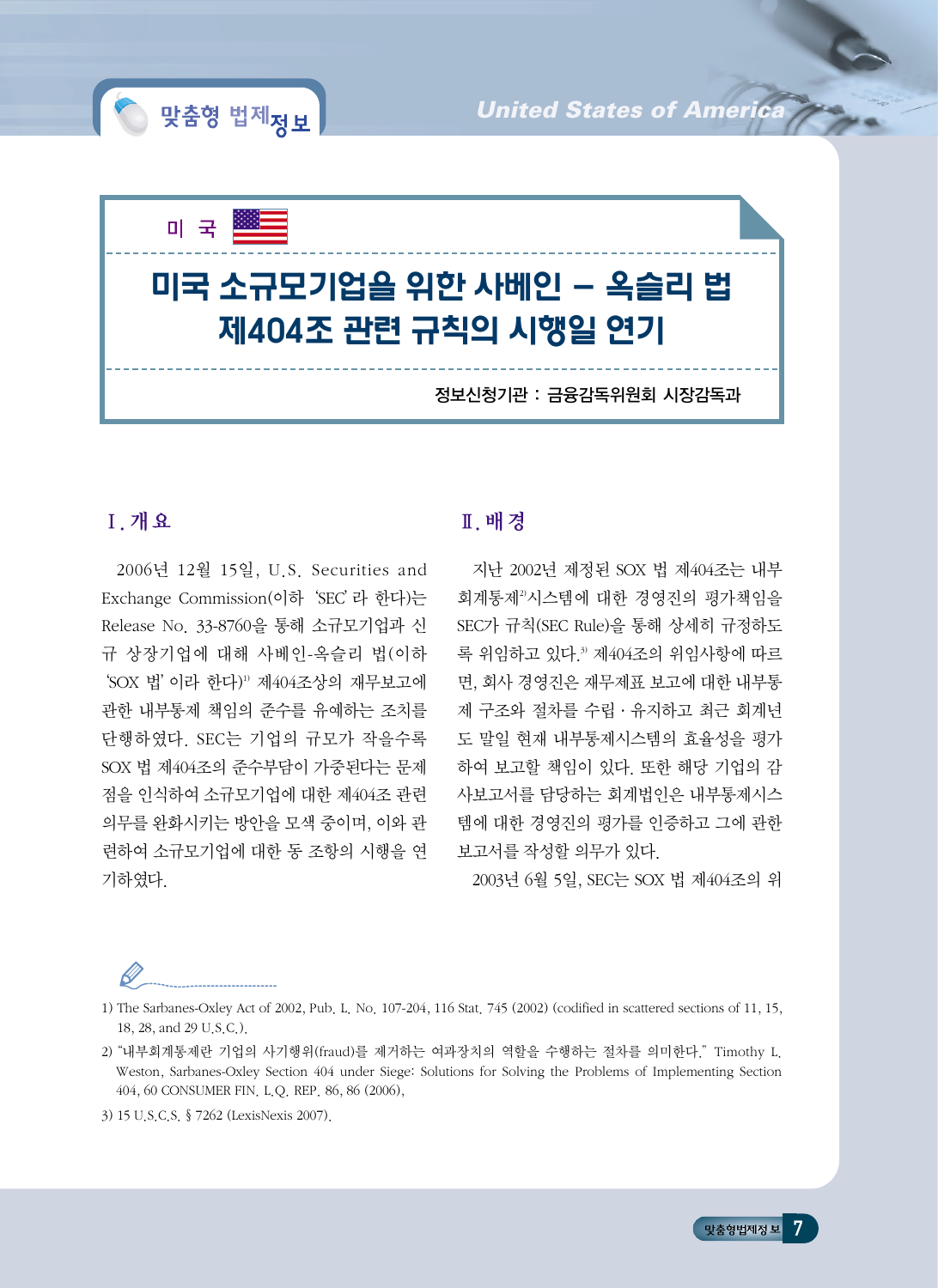임에 따라 재무보고의 내부통제에 관한 경영진 의 평가보고서와 동 보고서에 대한 감사회계법 인의 인증보고서(attestation report)를 연간 사 업보고서에 포함시키는 내용의 개정 규칙을 공 포하였다.4) 2004년 6월 15일 0시 이후, 최초 회 계연도 말일 현재 해당 주식발행인이 규칙 12b-2에 따른 조기제출기업(accelerated filer)<sup>5)</sup>에 해 당하는지의 여부를 기준으로 동 개정 규칙은 그 시행일을 달리한다.

즉, 조기제출기업에 대해서는 2004년 6월 15 일 0시 이후의 회계연도부터 관련 규칙을 적용 하며, 조기제출기업에 해당되지 않는 기업과 외 국기업(foreign private issuer)에 대해서는 2005 년 4월 15일 0시 이후의 회계연도부터 관련 규 칙을 적용하기로 규정하였다.

# Ⅲ. SOX 법 제404조 관련 규칙의 시행일 변동연혁

2004년 2월 24일, SEC는 Release No. 33-

8392를 통해 제404조 관련 규칙을 조기제출기 업의 경우 2004년 11월 15일 0시 이후의 회계년 도부터 적용하며, 비(非)조기제출기업과 외국기 업의 경우 2005년 7월 15일 0시 이후의 회계연 도부터 적용하기로 하였다.<sup>6)</sup>

2005년 3월 2일, SEC는 Release No. 33-8545 를 통해 비조기제출기업과 외국기업에 대한 제 404조 관련 규칙의 시행을 2006년 7월 15일 0시 이후의 회계연도로 연기하였다.7)

2005년 9월 22일, SEC는 Release No. 33- 8618을 통해 비조기제출기업에 대한 제404조 관련 규칙의 시행을 2007년 7월 15일 0시 이후 의 회계연도로 연기하였다.8)

SEC 규칙 12b-2의 조기제출기업 요건에 해당 되지 않는 소규모 외국기업은 비조기제출기업의 한 유형으로서 2007년 7월 연기혜택을 받는다.9)

2006년 8월 9일, SEC는 Release No. 33- 8730A를 통해 대형조기제출기업(large accelerated filer)10) 이 아닌 조기제출기업으로서 Form 20-F11) 또는 Form 40-F12)의 형식으로 연간 사업 보고서를 제출하는 외국기업에 대해서는 해당

В 4) Management's Reports on Internal Control Over Financial Reporting and Certification of Disclosure in Exchange Act Periodic Reports, SEC Securities Act Release No. 33-8238, 2003 SEC LEXIS 1380 (June 5, 2003).

- 5) 조기제출기업은 회계연도 말일 현재 보통주의 시가 총액이 7천 5백만 달러 이상(7억 달러 미만)의 회사로서 1934년 증권 거래법상의 보고서 제출의무를 이행하고 기타 Rule 12b-2(1)의 요건을 충족하는 주식발행인을 의미한다. 17 C.F.R. § 240.12b-2(1) (2007).
- 6) SEC Securities Act Release No. 33-8392, 69 FR 9722 (Feb. 24, 2004).
- 7) SEC Securities Act Release No. 33-8545, 70 FR 11528 (March 2, 2005).
- 8) SEC Securities Act Release No. 33-8618, 70 FR 56825 (Sep. 22, 2005).

- 10) 대형조기제출기업은 기준일 현재 보통주의 시가 총액이 7억 달러 이상의 회사로서 1934년 증권거래법상의 보고서 제출 의무를 이행하고 기타 Rule 12b-2(2)의 요건을 충족하는 주식발행인을 의미한다. 17 C.F.R. §240.12b-2(2) (2007).
- 11) Form 20-F는 외국기업이 SEC에 제출하는 정기보고서 형식으로서 유가증권신고서의 형식으로도 쓰인다. 17 C.F.R. § 249.220f (2007).

<sup>9)</sup> Id. at 56826.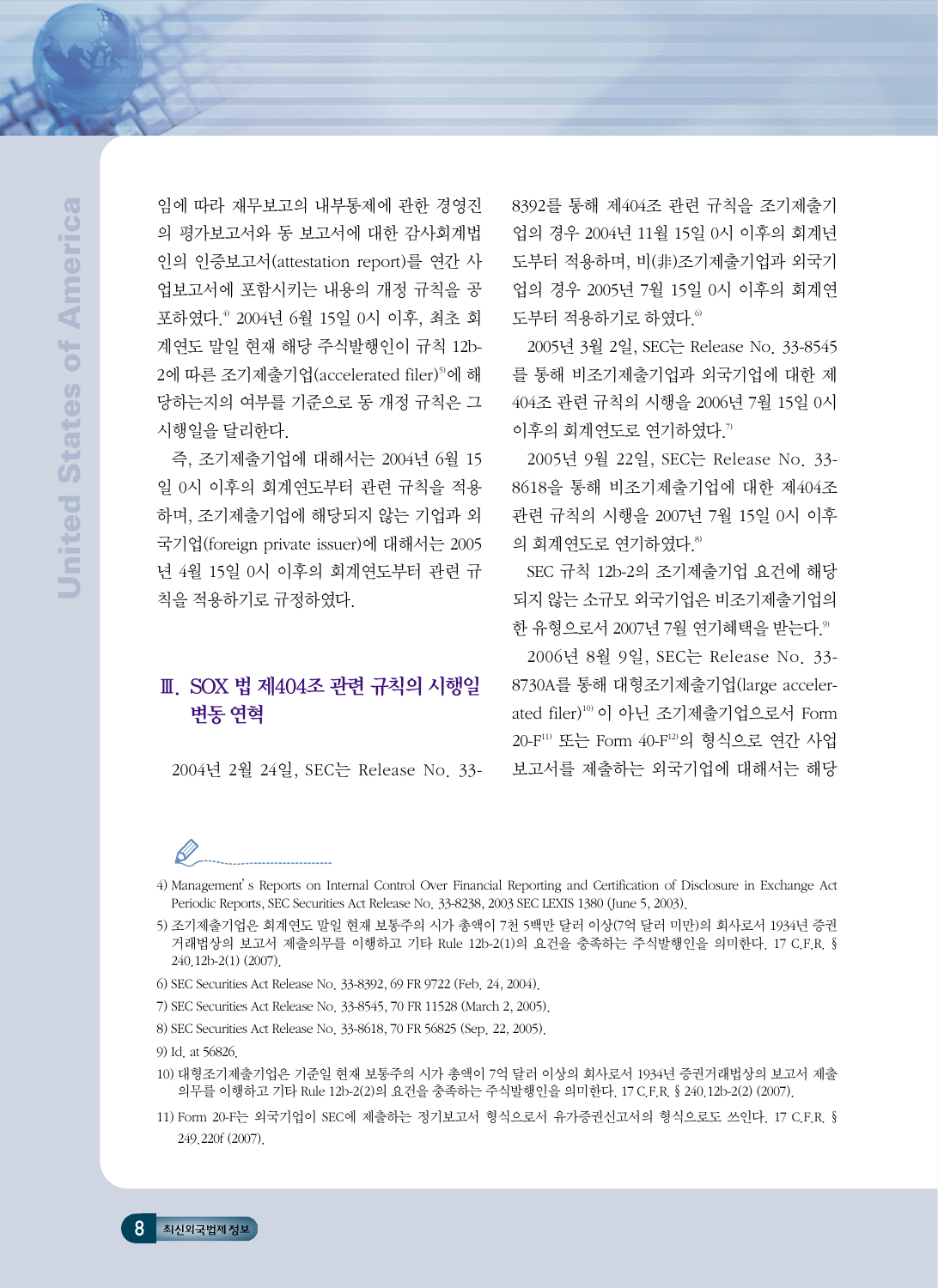제404조 관련 규칙의 시행을 2007년 7월 15일 0 시 이후의 회계연도로 연기하였다.13)

# Ⅳ. SEC Release No. 33-8760을통한소 규모기업에 대한 404조 시행일 여기

2006년 12월 15일, SEC는 Release No. 33- 8760를 통해 소규모기업에 대해 SOX 법 제404 조 관련 규칙의 시행을 추가 연기하였다.<sup>14)</sup> SEC Release No. 33-8760에 따르면, 비조기제출기업 은 2007년 12월 15일 0시 이후의 회계연도를 위 한 연간 사업보고서의 제출시점부터 재무보고 내부통제에 관한 경영진의 평가를 사업보고서 를 통해 보고하도록 하였다. 또한 재무보고 내부 통제에 대한 감사인의 인증보고서 제출 의무는 2008년 12월 15일 0시 이후의 회계연도에 관한 연간 사업보고서 제출시점부터 적용하기로 하 였다. SEC는 동 Release를 통해, 소규모기업을 대한 공개기업회계감사국(PCAOB)의 회계감사 기준 2호(Auditing Standard No. 2)<sup>15)</sup> 및 기타 관 련 지침을 개정하려 하기 때문에 비조기제출기 업 등에 대한 제404조 관련 의무의 시행이 연기 되었다고 밝혔다.

이외에도 SEC는 Release No. 33-8760에서 신규 공개기업에 전환기간(transaction period)의 혜택 을 부여하는 취지의 규칙을 공포하였다. 동 Release를 통해 발표된 개정 규칙에 따르면, 신규 공개기업은 1934년 증권거래법상의 보고서 제출 기업이 된 후, 첫 번째 연간 사업보고서를 제출한 이후에야 제404조상의 요건을 준수할 의무가 있 다. 이러한 전환기간 혜택은 신규 공개기업이 1933년 증권법상의 기업공개와 동시에 1934년 증 권거래법상의 보고서 제출기업이 되는 경우 제 404조 상의 부담을 완화시켜 소규모 기업공개의 위축을 막기 위한 의도로 해석된다.16)

## Ⅴ. 결어

SOX 법 제404조는 제302조17)와 더불어 기업 공시의 신뢰성을 담보하기 위한 핵심 조항으로

#### 12) Form 40-F는 Form 20-F와 같은 성격을 띠는 유가증권신고서 및 보고서의 형식으로서 캐나다 기업에 대한 특례로서 인정 된 것이다. 17 C.F.R. §249.240f (2007).

- 13) Internal Control over Financial Reporting in Exchange Act Periodic Reports of Foreign Private Issuers That Are Accelerated Filers, SEC Securities Act Release No. 33-8730A, 2006 WL 2335560 (Aug. 9, 2006).
- 14) Internal Control over Financial Reporting in Exchange Act Periodic Reports of Non-Accelerated Filers and Newly Public Company, SEC Securities Act Release No. 33-8760, 2006 SEC LEXIS 2922 (Dec. 15, 2006).
- 15) Auditing Standard No. 2는 SOX 법 제정 초기 제404조의 시행을 위해 채택된 회계감사기준이다. Auditing Standard No. 2, SEC Securities Act Release No. 34-49884, 69 FR 35083 (June 17, 2004).
- 16) SEC Further Postpones Date By Which Smaller Public Companies Must Comply With Internal Control Reporting Requirements Mandated by Section 404 of Sarbanes-Oxley Act of 2002, US Fed News, December 15, 2006, available at LexisNexis.
- 17) SOX 법 제302조는'재무제표 보고에 관한 기업책임'을 규정한 조항으로서, CEO/CFO 등의 정기보고서 인증 책임을 규 정하고 있다. 15 U.S.C.S. §7241 (LexisNexis 2007).